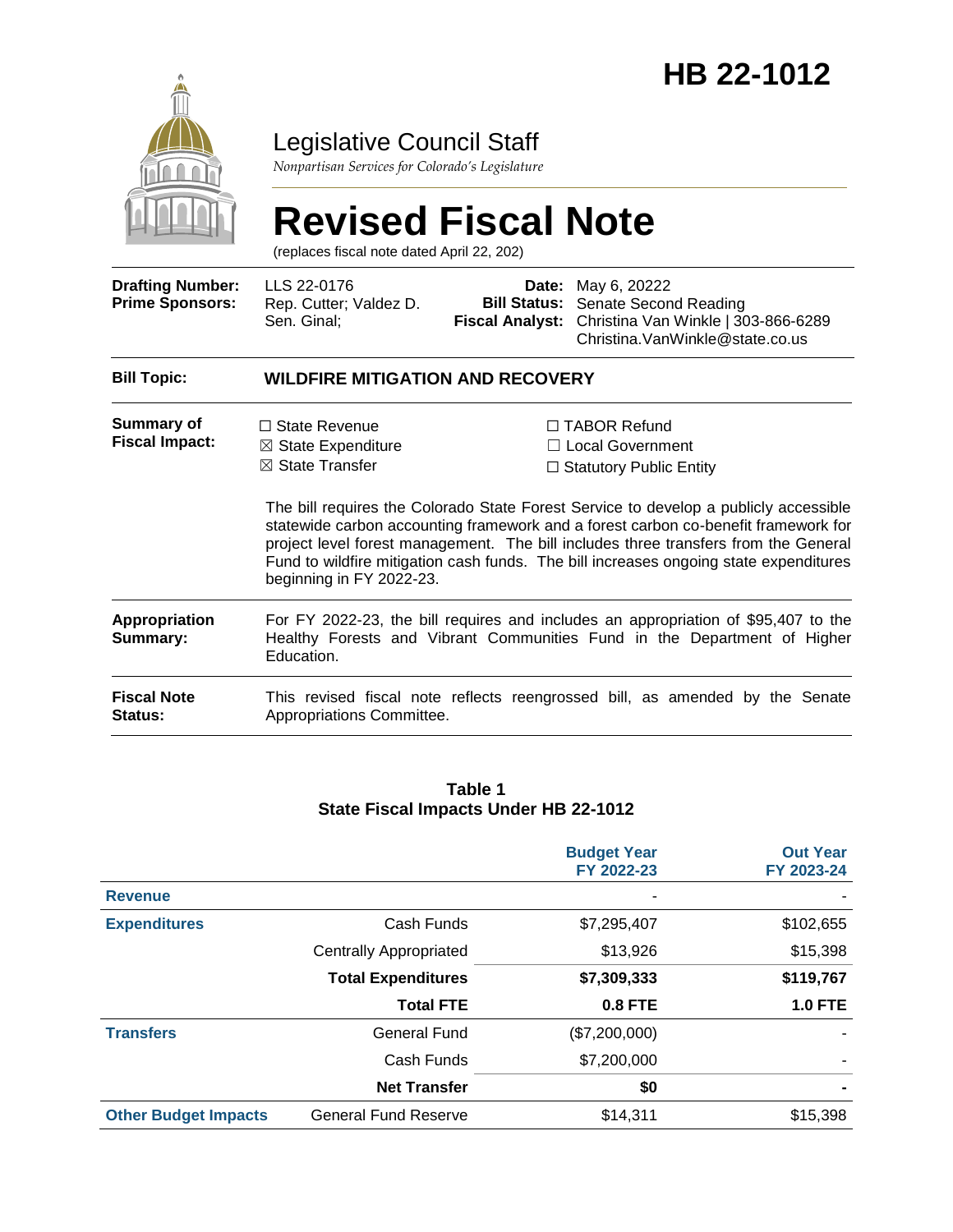### **Summary of Legislation**

The bill requires the Colorado State Forest Service to develop a publicly accessible statewide carbon accounting framework that yields carbon stock and flux estimates for ecosystems by county and forest cover type and wood products. The State Forest Service will also develop a forest carbon co-benefit framework for project-level forest management practices, including wildfire mitigation. The State Forest Service will use this framework to train practitioners in adaptive management practices including wildfire mitigation, and will provide technical expertise to assist industry and landowners with carbon inventories and monitoring.

### **State Transfer**

The bill creates the following statutory transfers in FY 2022-23:

- \$3.0 million from the General Fund to the Healthy Forests and Vibrant Communities Fund;
- \$2.2 million from the General Fund to the Forest Restoration and Wildfire Risk Mitigation Grant Program Cash Fund; and
- \$2.0 million from the General Fund to the Wildfire Mitigation Capacity Development Fund.

### **State Expenditures**

The bill increases expenditures in the State Forest Service and the Department of Natural Resources by \$7.3 million and 0.8 FTE in FY 2022-23 and \$119,767 and 1.0 FTE in FY 2023-24 and ongoing from the several cash funds noted below. Expenditures are shown in Table 2 and detailed below.

| Table 2                              |  |  |  |  |
|--------------------------------------|--|--|--|--|
| <b>Expenditures Under HB 22-1012</b> |  |  |  |  |

| <b>Cost Components</b>                               | FY 2022-23  | FY 2023-24     |  |
|------------------------------------------------------|-------------|----------------|--|
| <b>Department of Higher Education-Forest Service</b> |             |                |  |
| <b>Personal Services</b>                             | \$65,887    | \$79,065       |  |
| <b>Operating Expenses</b>                            | \$1,080     | \$1,350        |  |
| <b>Capital Outlay Costs</b>                          | \$6,200     |                |  |
| <b>Travel and Training</b>                           | \$22,240    | \$22,240       |  |
| Wildfire Mitigation <sup>2</sup>                     | \$7,200,000 |                |  |
| Centrally Appropriated Costs <sup>1</sup>            | \$13,926    | \$17,112       |  |
| Total                                                | \$7,309,333 | \$119,767      |  |
| <b>Total FTE</b>                                     | $0.8$ FTE   | <b>1.0 FTE</b> |  |

*<sup>1</sup> Centrally appropriated costs are not included in the bill's appropriation.*

*<sup>2</sup> \$2,000,000 is from the Wildfire Mitigation Capacity Development Fund in the Department of Natural Resources*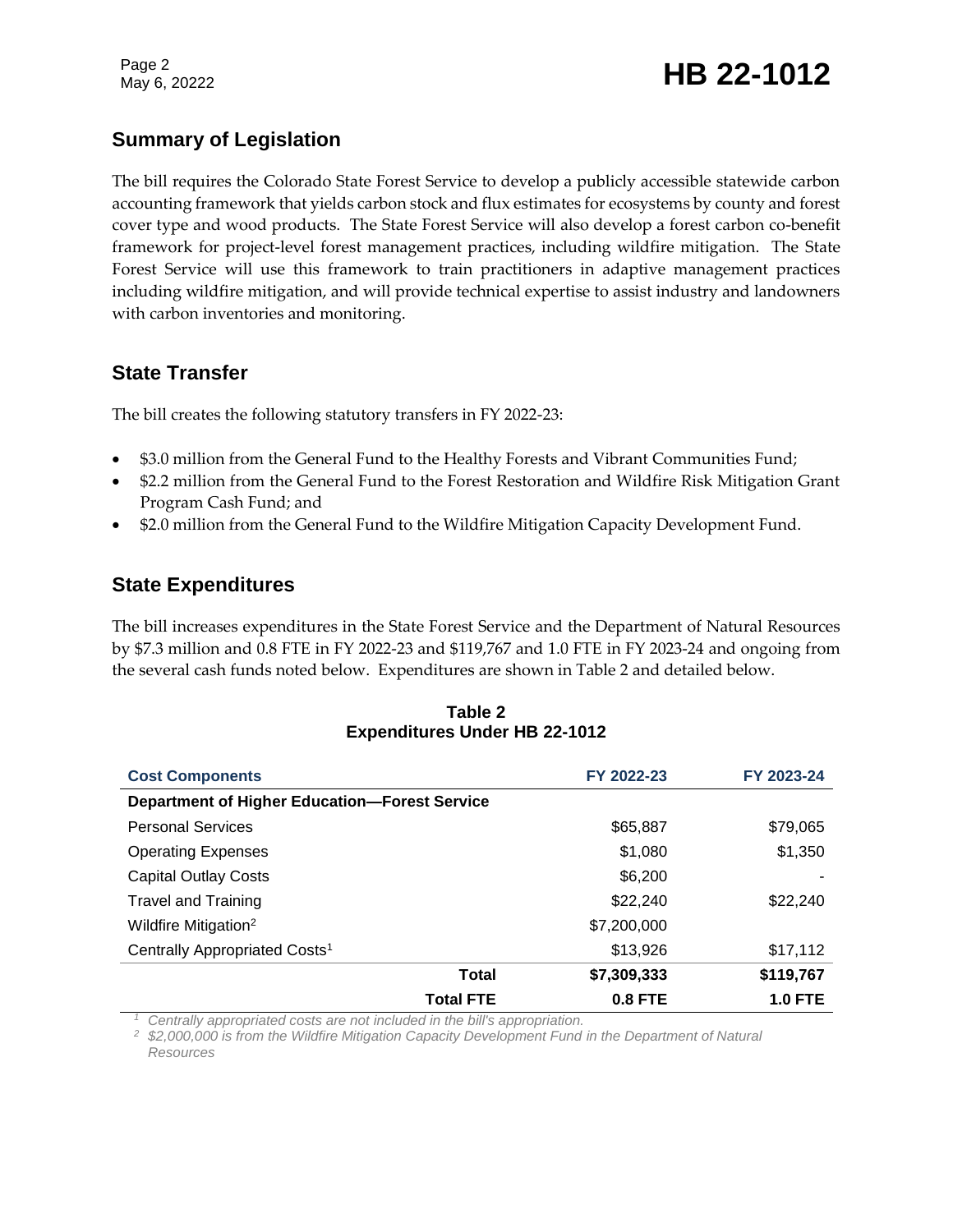# Page 3<br>May 6, 20222<br>**HB 22-1012**

**Department of Higher Education—Forest Service.** The Forest Service will hire 1.0 FTE forest climate and carbon manager to develop the statewide carbon accounting framework, develop the forest carbon co-benefit framework, provide training to practitioners, and provide technical expertise to industry and landowners with carbon inventories and monitoring. Work will involve engagement with stakeholders, carbon and climate data production and analysis, ongoing maintenance of the framework, development of training materials, and promotion of the framework.

The Forest Service will also have an increase in expenditures from the continuously appropriated Healthy Forests and Vibrant Communities Fund and the Forest Restoration and Wildfire Risk Mitigation Grant Program Cash Fund by \$5.2 million to increase funding to existing wildfire mitigation programs. Other costs include a vehicle lease, mileage, travel and standard operating and capital outlay costs. Personal services costs reflect a September 1 start date and will be paid from the Healthy Forests and Vibrant Communities Fund.

**Department of Natural Resources.** The Department of Natural Resources (DNR) will have an increase expenditures of \$2.0 million from the Wildfire Mitigation Capacity Development Fund. Money in the fund is continuously appropriated to DNR to support wildfire mitigation related efforts.

**Centrally appropriated costs.** Pursuant to a Joint Budget Committee policy, certain costs associated with this bill are addressed through the annual budget process and centrally appropriated in the Long Bill or supplemental appropriations bills, rather than in this bill. These costs, which include employee insurance and supplemental employee retirement payments, are shown in Table 2.

### **Other Budget Impacts**

**General Fund reserve.** Under current law, an amount equal to 15 percent of General Fund appropriations must be set aside in the General Fund statutory reserve beginning in FY 2022-23. Based on this fiscal note, the bill is expected to increase the amount of General Fund held in reserve by the amounts shown in Table 1.

### **Effective Date**

The bill takes effect 90 days following adjournment of the General Assembly sine die, assuming no referendum petition is filed.

### **State Appropriations**

For FY 2022-23, the bill requires and includes a General Fund appropriation of \$95,407 to the Healthy Forests and Vibrant Communities Fund. The fund is continuously appropriated for use by the Colorado State Forest Service in the Department of Higher Education. Other spending under the bill in the State Forest Service and Department of Natural Resources are also from continuously appropriated funds.